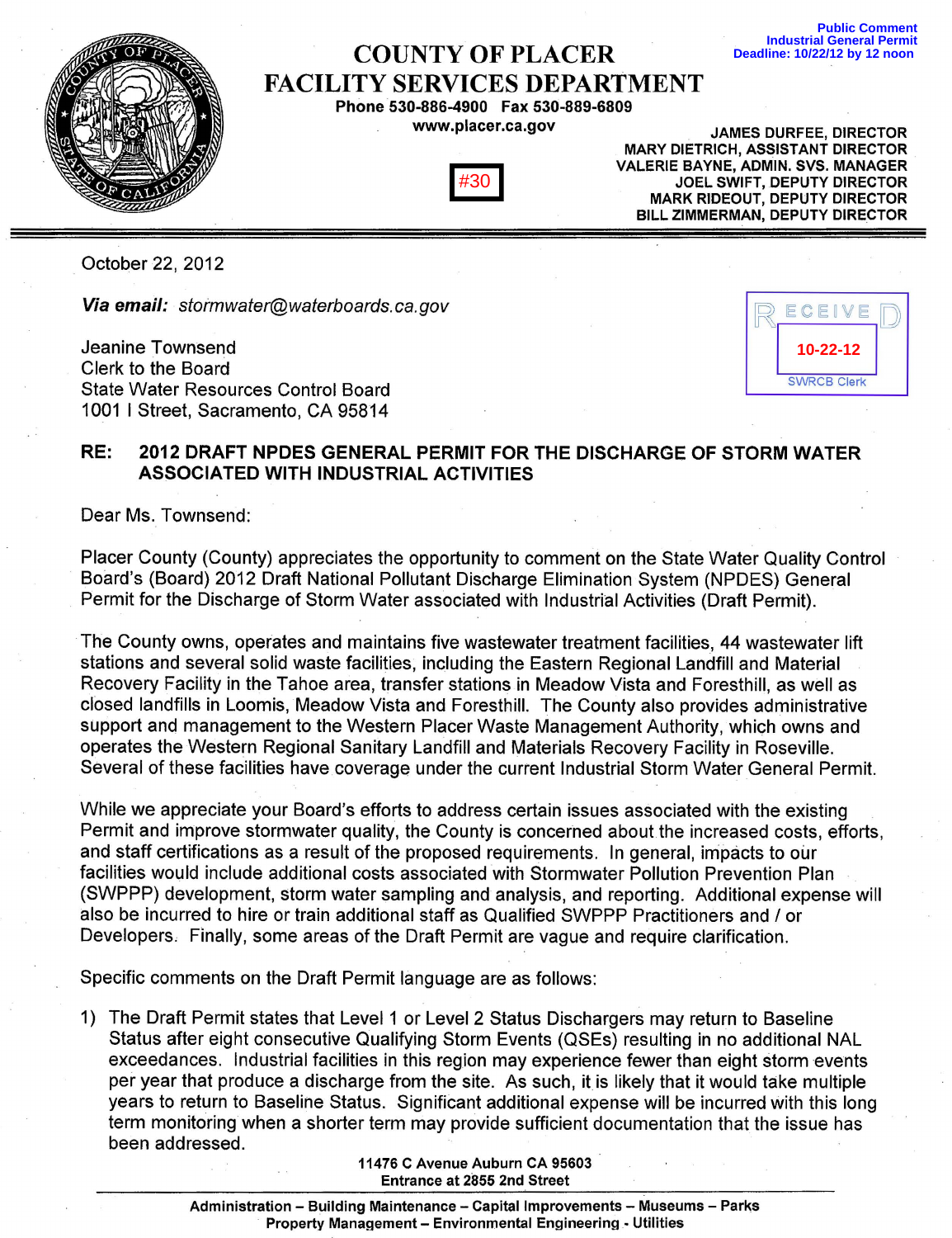2012 Draft NPDES General Permit For The Discharge Of Storm Water Associated With Industrial Activities Jeanine Townsend October 22,2012 Page 2 of 3

1

2

 $\overline{3}$ 

4

Recommendation: **Amend the IGP to state that Level 1 or Level 2 Status Dischargers may** return to Baseline Status after four consecutive QSEs resulting in no additional NAL exceedances.

2) Regarding landfill point source category facilities (Federal Regulation Part 445) subject to Federal storm water Effluent Limitation Guidelines (ELGs) and New Source Performance Standards (NSPSs), the Draft Permit is unclear regarding what specific landfill activities and/or scenarios would, and would not, require a facility to be subject to the ELGs and NSPSs. Example scenarios: If all rainfall contacting an open waste cell is captured in the leachate system (which is discharged to the sewer system) and if all gas condensate, drained free liquids, and contact washwater are also collected and discharged to the sewer system, would the facility be subject to the ELGs and NSPSs? If so, which specific activity causes the facility to be subject to them?

**Recommendation:** The Draft Permit should clarify landfill activities and/or scenarios that WOUld, and would not, require a facility to be subject to the ELGs and NSPSs.

3) Regarding high natural background levels of pollutants, the Draft Permit fact sheet states that "Dischargers who submit a Natural Background Demonstration Technical Report are "not responsible" for the naturally occurring pollutants identified in the Natural Background Demonstration Technical Report". However, the Draft Permit is unclear for which requirements (e.g. sampling, reporting, analysis and/or exceedances) related to the naturally occurring pollutants the discharger is not responsible.

**Recommendation:** The Draft Permit should clarify which requirements, related to naturally occurring pollutants included in an accepted Natural Background Demonstration Technical Report the discharger would not be responsible for.

4) The Draft Permit is unclear regarding what facilities would not be considered "Plastics Facilities". Pursuant to phone conversations with Board staff, we understand that bulk plastic storage and sorting facilities, such as solid waste transfer stations and materials recovery facilities (MRFs), are not considered "Plastic Facilities".

**Recommendation:** The Draft Permit should clarify and define that solid waste transfer stations and MRFs are not considered "Plastics Facilities".

- 5) The Draft Permit defines the QSE as "a storm event that has produced a minimum of 1/10 inch of rainfall..." This minimum storm threshold is inappropriate and excessive for the following reasons:
	- Environmental Impacts: Rainfall intensity is directly proportional to environmental impacts associated with storm water discharges. Daily rainfall totals between 1/10 inch and 1/2 inch of rain generally have very low rainfall intensities and therefore have very low potential to impact the environment.
	- Economic Impacts: Since the Draft Permit requires pre-storm visual inspections, sampling and reporting (if a discharge is observed), defining the QSE as 1/10 inch of rainfall would result in significantly more visual inspections, sampling and reporting that would have significant associated cost impacts without a proportionate improvement to storm water quality.